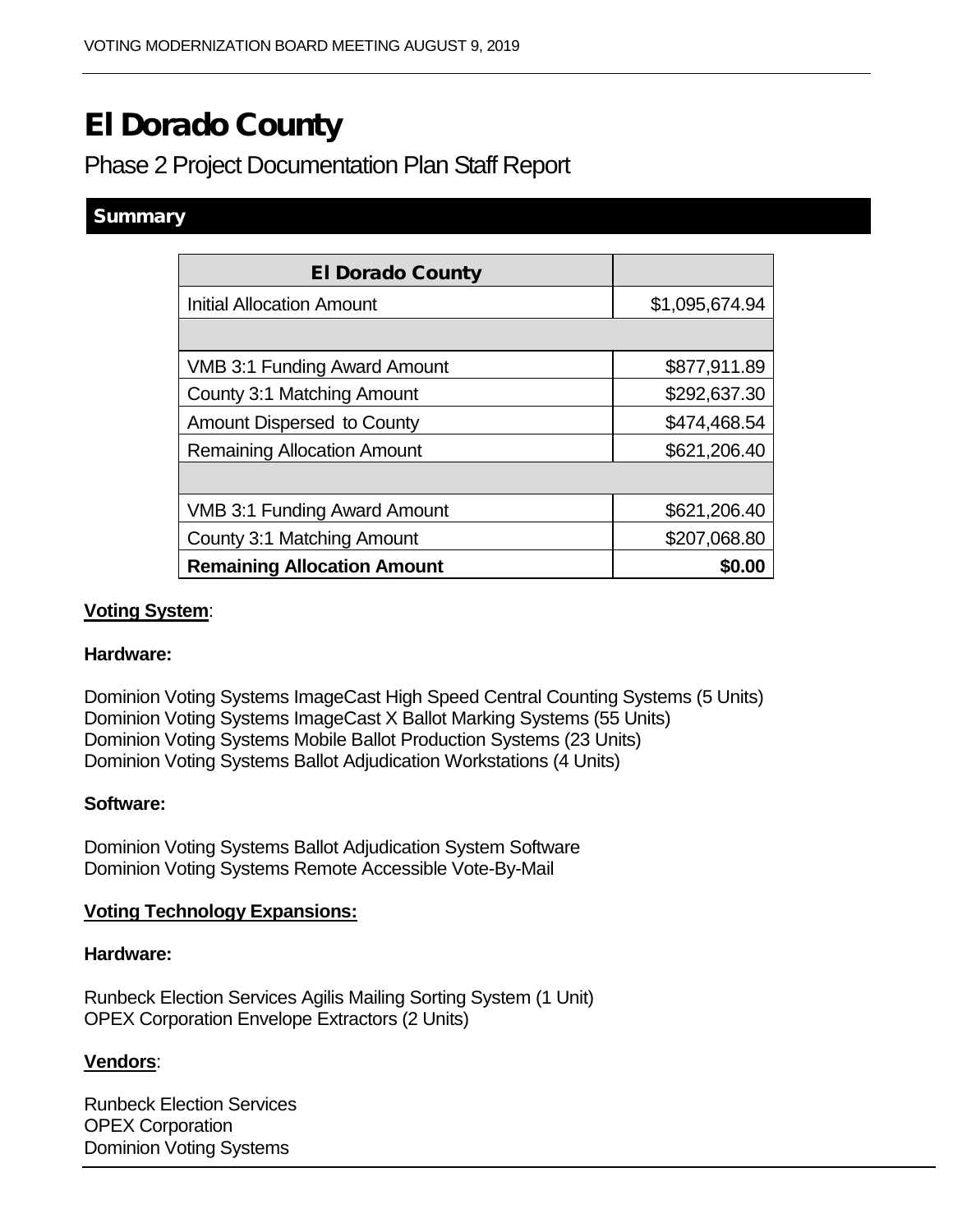#### El Dorado County

Phase 2 Project Documentation Plan Staff Report

## **Acquisition Schedule**:

El Dorado County anticipates receiving its new voting equipment beginning in July 2019 through August 2019. The county plans to begin using this equipment in the August 27, 2019, Uniform District Election (UDEL).

## **Project Completion Date**:

El Dorado County projects that its project completion date will be upon certification of the March 2020 Presidential Primary Election.

# **Staff Report**:

El Dorado County's Phase 2 Project Documentation Plan meets the requirements for completeness. The ImageCast Voting System is certified for use in California.

At the March 27, 2006, meeting, the Voting Modernization Board approved El Dorado County's Phase 1 funding award in the amount of \$877,911.89. However, El Dorado only submitted invoices in the amount of \$474,468.54. Therefore, a check in the amount of \$474,468.54 was mailed to El Dorado County on August 17, 2007, resulting in a remaining allocation amount of \$621,206.40.

El Dorado County began its search for a new voting system to aid in the transition from a Precinct Voting model to a Vote Center model in 2020, as set forth under the Voter's Choice Act. A Voting Systems Selection Committee comprised of the elections staff, members of the public, poll workers, trainers, former board members, and members of the League of Women Voters provided guidance and assistance in the selection of the new voting system. Following an extensive evaluation of bidders and rating of each proposed system, El Dorado County ultimately purchased an array of new voting equipment from three separate vendors (Runbeck Election Services, OPEX Corporation, and Dominion Voting Systems) to achieve its goal of a comprehensive modernized system.

As approximately 80% of all voters are projected to vote-by-mail in future elections, El Dorado has acquired two voting technology expansions to enhance the processing of mail ballots. The Agilis Mailing Sorting System and OPEX Envelope Extractors will both streamline signature verification, resulting in quicker processing and reduced errors. El Dorado County believes the acquisition of high-speed Central Count Units from Dominion Voting Systems will enable more efficient and quicker tabulation of results. The new centralized tabulation process will permit elections staff to tabulate returned ballots before the closing of Vote Centers on Election Day.

The deployment of three ImageCast X Ballot Marking Devices at each Vote Center will allow voters with auditory, visual, or physical limitations to utilize a customizable touchscreen interface to both understand their ballot and cast their vote privately and independently. El Dorado County has also purchased a Remote Accessible Vote-By-Mail System (RAVBM) to allow voters to mark their ballot at home, further increasing accessibility for voters with disabilities. A Voting Accessibility Advisory Committee is currently developing an extensive voter outreach program to introduce the new voting system to its voters and solicit feedback. The county plans to hold demonstrations of the new voting equipment at community events, elderly centers, and plans to involve the local media to promote the new voting method.